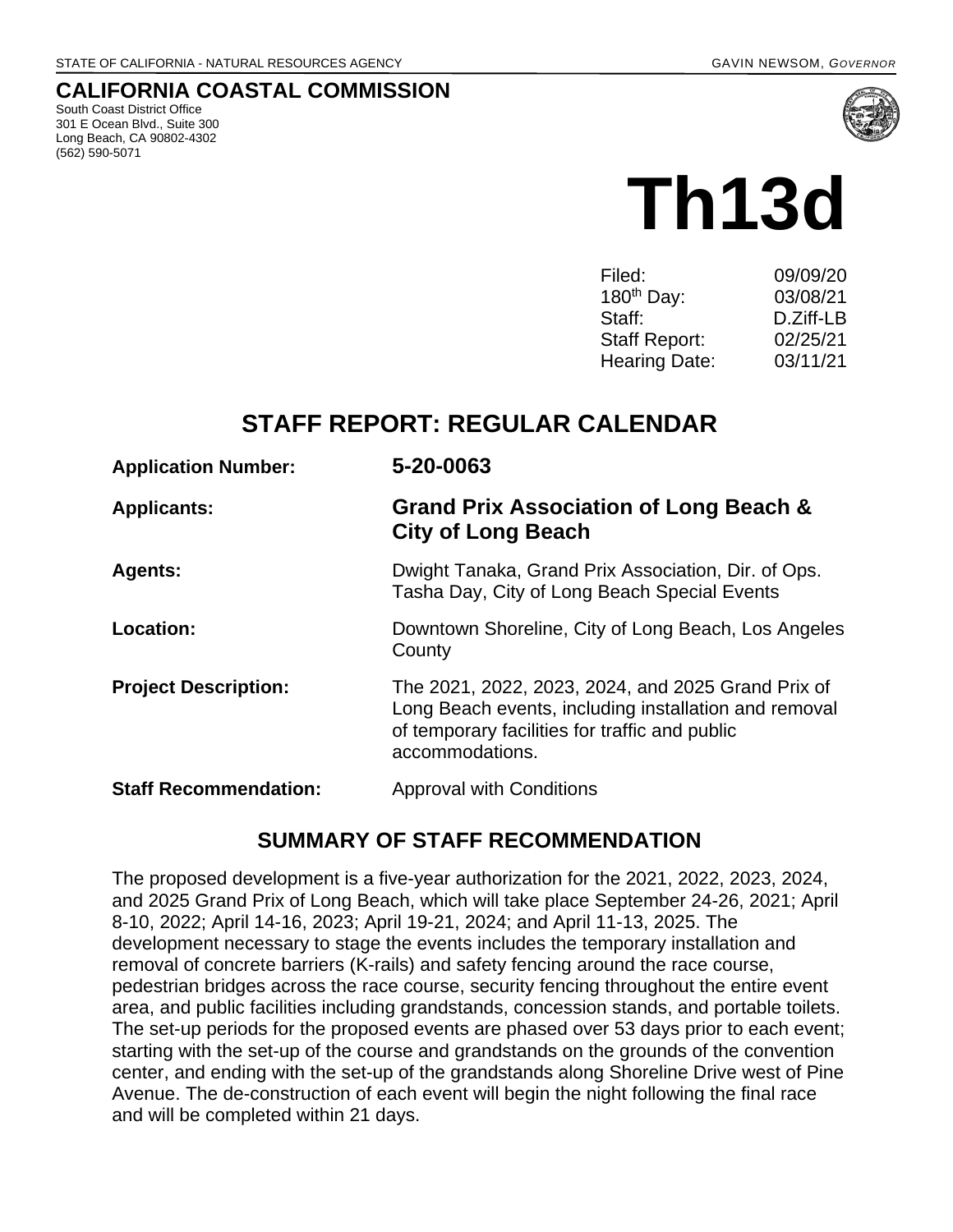The Downtown Shoreline area of Long Beach, where the proposed events are located, is a popular coastal recreation area that provides the public with excellent coastal access opportunities and many different types of free and lower cost recreational activities. Throughout the year, visitors to the Downtown Shoreline area can take advantage of sailing and boating opportunities, use the coastal bicycle path, go fishing, sightsee, visit coastal parks and the public beach, and shop at Shoreline Village and The Pike. Many of these activities are free or lower cost visitor and recreational opportunities protected by Section 30213 of the Coastal Act. The applicants propose to arrange the events' perimeter fencing in a manner that will allow continuous public access to Shoreline Park and the Rainbow Harbor lower esplanade at all times, including the three days when an admission fee is required to attend the proposed events.

A coastal development permit is required from the Commission for the proposed events and associated development because it takes place on State Tidelands within the Commission's area of original jurisdiction. Pursuant to Section 30519 of the Coastal Act any development located within the Commission's area of original jurisdiction requires a coastal development permit from the Commission. The Commission's standard of review for the proposed event is the Chapter 3 policies of the Coastal Act.

Staff is recommending **approval** of a coastal development permit with nine special conditions to: 1) call out the five year duration and scope of the permit, establish reporting requirements, and note that any changes shall require a permit amendment or a new permit; 2) eliminate the use of sandy beach area for event parking; 3) require variable message signs to alert the public of temporary restrictions and closures; 4) require that maximum public access to the shoreline be maintained during the events; 5) maintain bicycle access along the shoreline except for a temporary detour; 6) set the terms of the approved street closures; 7) implement the parking management plan; 8) implement to the fuel and waste management plans to protect water quality throughout the events; and 9) require annual pre-event and post-event public meetings with stakeholders and annual reporting to the Executive Director in order to discuss issues and concerns related to the annual staging of the event, including, but not limited to: setup and take-down schedules, co-ordination of overlapping events, signage, access, and parking. The motion to approve the application is on page four of the staff report.

**Note:** The Grands Prix events and street closures subject to this coastal development permit application would take place during one weekend in September (2021) and one weekend in April (2022-2025). Other temporary events may be proposed in the same area prior to the Grands Prix. In 2015 and 2016, an electric car race (Formula E) event was held approximately two weeks before the Grand Prix. In 2016, an open streets bicycle and pedestrian event was also held approximately two weeks before the Grand Prix. Historically (approximately the previous 25 years), a drift car race has been held the week before the Grand Prix. The applicants have not included a request to hold those other special events in the subject coastal development permit application. In previous years, the Executive Director has determined that the drift car race was exempt from coastal development permit requirements because it does not require a complete street closure and there was no admission fee. The Executive Director determined that the 2015 Formula E event was exempt based on the same criteria – and issued a waiver for the 2016 Formula E event because an admission fee was required but there were no identified impacts to coastal resources (see 5-16-0031-W). Neither the City of Long Beach nor the producers of those past events have submitted a coastal development permit application or an exemption request to hold those events in 2021, 2022, 2023, 2024, or 2025. A coastal development permit or an exemption determination will be required prior to the staging of any additional events.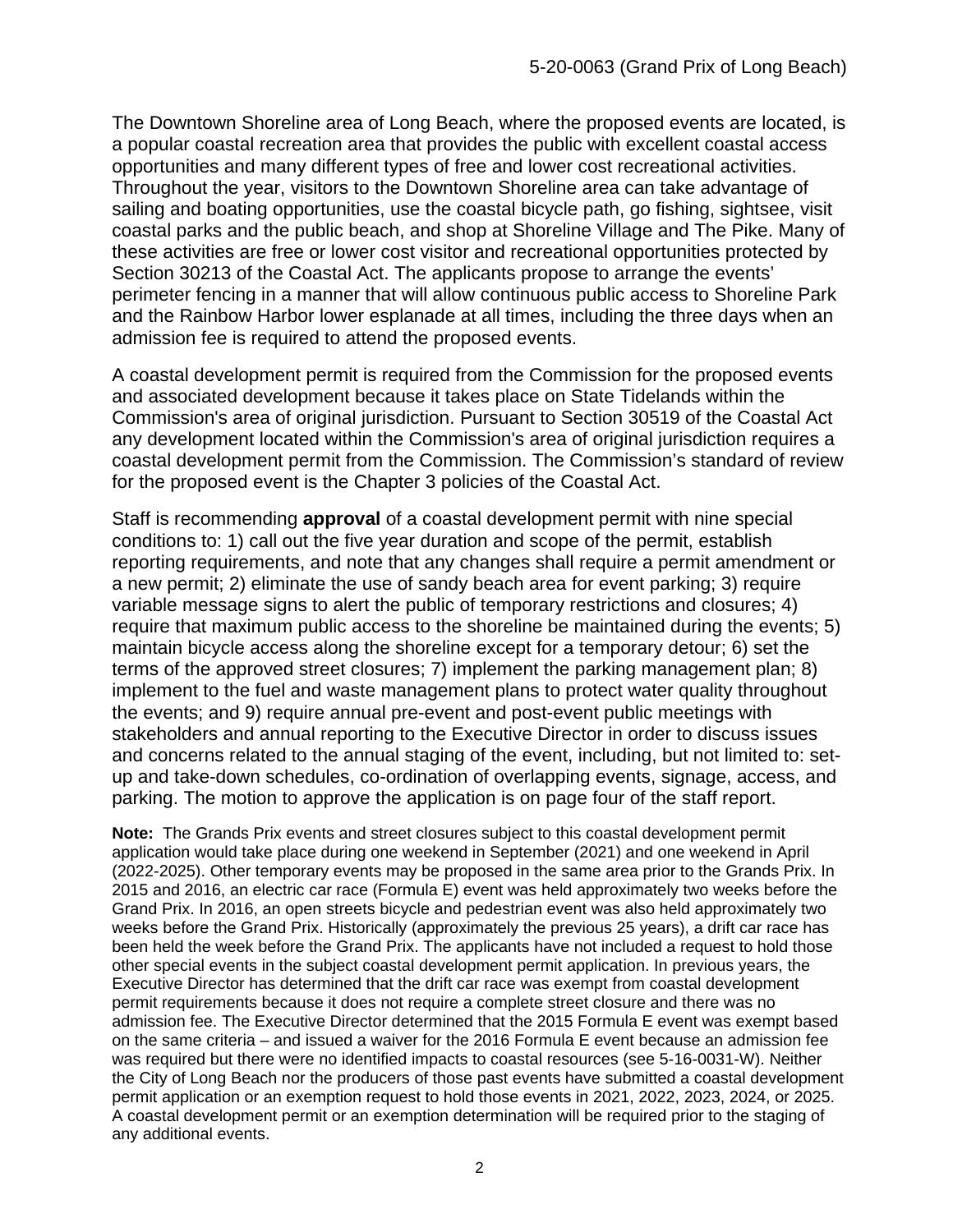# **TABLE OF CONTENTS**

# **APPENDICES**

Appendix A – Substantive File Documents

## **[EXHIBITS](https://documents.coastal.ca.gov/reports/2021/3/Th13d/Th13d-3-2021-exhibits.pdf)**

[Exhibit 1 – Vicinity Map](https://documents.coastal.ca.gov/reports/2021/3/Th13d/Th13d-3-2021-exhibits.pdf) [Exhibit 2 – Race Course and Site Plan](https://documents.coastal.ca.gov/reports/2021/3/Th13d/Th13d-3-2021-exhibits.pdf) [Exhibit 3 – Proposed Parking Map](https://documents.coastal.ca.gov/reports/2021/3/Th13d/Th13d-3-2021-exhibits.pdf)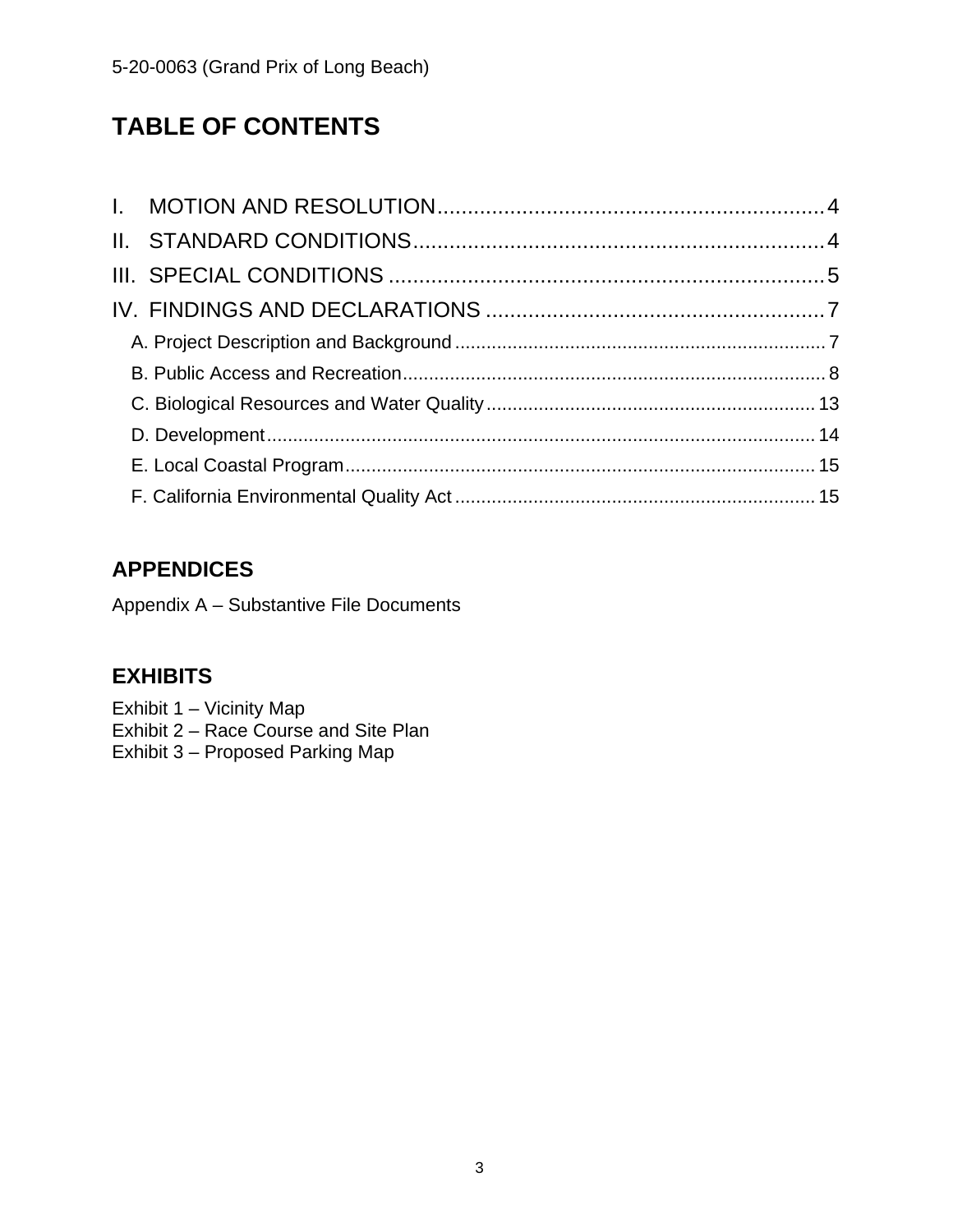# <span id="page-3-0"></span>**I. MOTION AND RESOLUTION**

#### **Motion:**

I move that the Commission **approve** Coastal Development Permit Application No. 5-20-0063 pursuant to the staff recommendation.

Staff recommends a **YES** vote. Passage of this motion will result in approval of the permit as conditioned and adoption of the following resolution and findings. The motion passes only by affirmative vote of a majority of the Commissioners present.

#### **Resolution:**

The Commission hereby approves a coastal development permit for the proposed development and adopts the findings set forth below on grounds that the development as conditioned will be in conformity with the policies of Chapter 3 of the Coastal Act and will not prejudice the local government's implementation of its Local Coastal Program. Approval of the permit complies with the California Environmental Quality Act because either 1) feasible mitigation measures and/or alternatives have been incorporated to substantially lessen any significant adverse effects of the development on the environment, or 2) there are no further feasible mitigation measures or alternatives that would substantially lessen any significant adverse impacts of the development on the environment.

# <span id="page-3-1"></span>**II. STANDARD CONDITIONS**

This permit is granted subject to the following standard conditions:

- **1. Notice of Receipt and Acknowledgment**. The permit is not valid and development shall not commence until a copy of the permit, signed by the permittee or authorized agent, acknowledging receipt of the permit and acceptance of the terms and conditions, is returned to the Commission office.
- **2. Expiration**. If development has not commenced, the permit will expire two years from the date on which the Commission voted on the application. Development shall be pursued in a diligent manner and completed in a reasonable period of time. Application for extension of the permit must be made prior to the expiration date.
- **3. Interpretation**. Any questions of intent or interpretation of any condition will be resolved by the Executive Director or the Commission.
- **4. Assignment**. The permit may be assigned to any qualified person, provided assignee files with the Commission an affidavit accepting all terms and conditions of the permit.
- **5. Terms and Conditions Run with the Land**. These terms and conditions shall be perpetual, and it is the intention of the Commission and the permittee to bind all future owners and possessors of the subject property to the terms and conditions.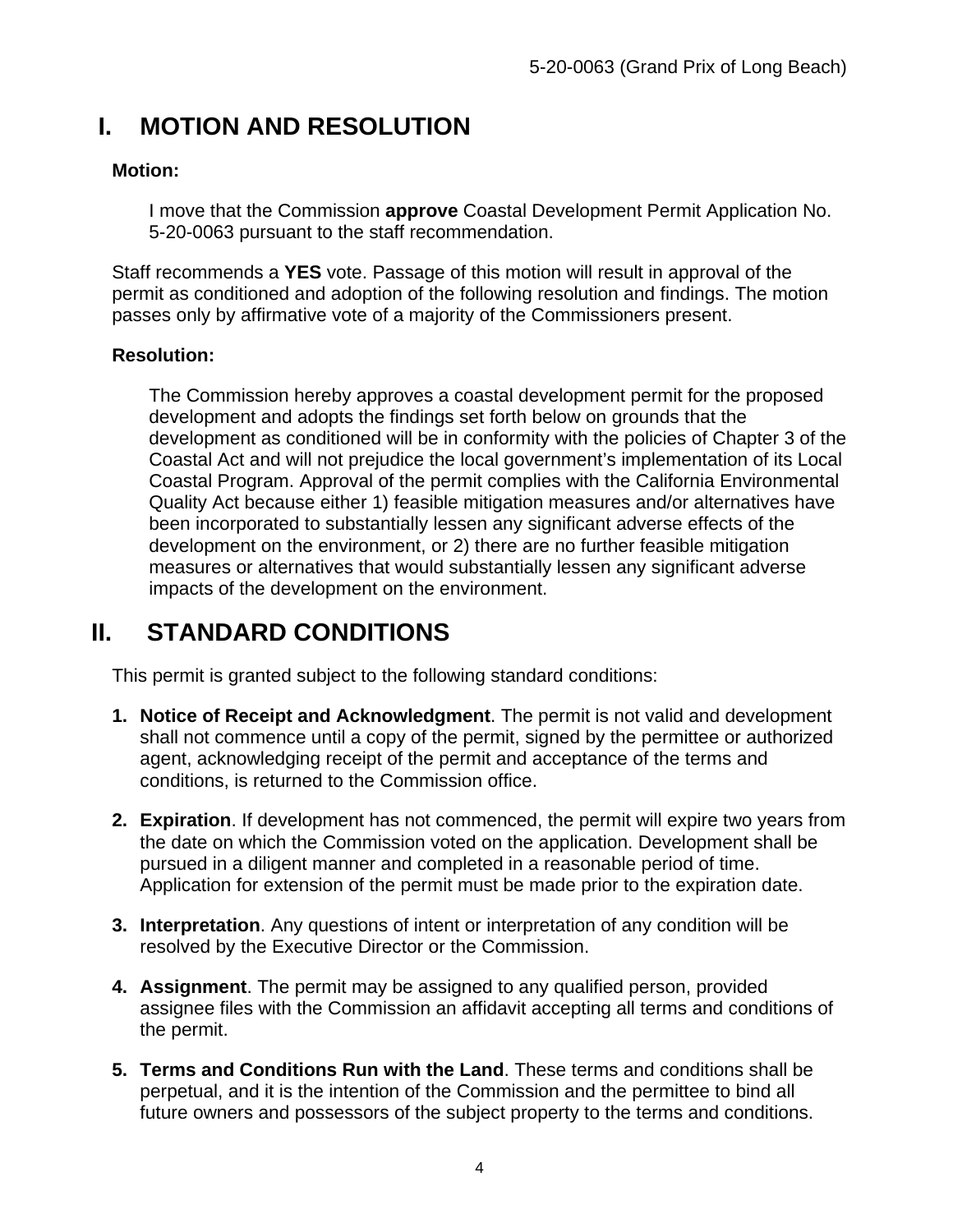# **III. SPECIAL CONDITIONS**

<span id="page-4-0"></span>This permit is granted subject to the following special conditions:

- **1. Duration and Scope of Permit.** Coastal Development Permit No. 5-20-0063 shall only authorize:
	- A. The Long Beach Grand Prix auto races and associated events within the same weekend to be held September 24-26, 2021; April 8-10, 2022; April 14-16, 2023; April 19-21, 2024; and April 11-13, 2025;
	- B. Practice and trial sessions, and Press Day, necessary to stage those races as described in the application, and;
	- C. Set-up and timely removal of those facilities necessary to stage the events, as set forth in the Site Plan and Parking and Traffic Management Plan submitted to the South Coast District office on January 31, 2020. Set-up activities shall begin no earlier than 53 days prior to the first date of the event in each year and deconstruction activities shall conclude no later than 21 days following the conclusion of the event in each year.

This permit does not authorize additional auto races, concerts, or other events requiring a ticket to attend. Such events shall require a separate coastal development permit or a written determination from the Executive Director that no permit is required.

A minimum of 120 days prior to the date of each event, the permittees shall submit, for the review and written approval of the Executive Director, a Race Course and Site Plan, a Construction Schedule, a Traffic and Parking Plan, and a Supplemental Plan for Public Access and Environmental Protection, which shall be in substantial conformance with the plans submitted to the Commission's South Coast District office on January 31, 2020 with the subject coastal development permit application.

The permittees shall undertake development in accordance with the approved plans. Any request for a change to the installation, operation, or removal schedule of the facilities shall be reported to the Executive Director. No changes to the approved final plans shall occur without a Commission amendment to this coastal development permit unless the Executive Director determines that no amendment is legally required.

**2. Revised Final Plans.** PRIOR TO ISSUANCE OF THE COASTAL DEVELOPMENT PERMIT, the applicant shall submit for review and written approval of the Executive Director, two hard copies and one electronic copy of revised final plans in substantial conformance with the plans submitted January 31, 2020 except where required to be modified as follows:

A. The beach parking located on Alamitos Beach shall be removed from the plans.

**3. Signage During Set-up and Take-down.** The permittees shall utilize variable message signs along Shoreline Drive and Pine Avenue in the Downtown Shoreline area (and other methods) to announce to the public that the Aquarium of the Pacific and the Pike and Shoreline Village restaurant and retail stores are open, and that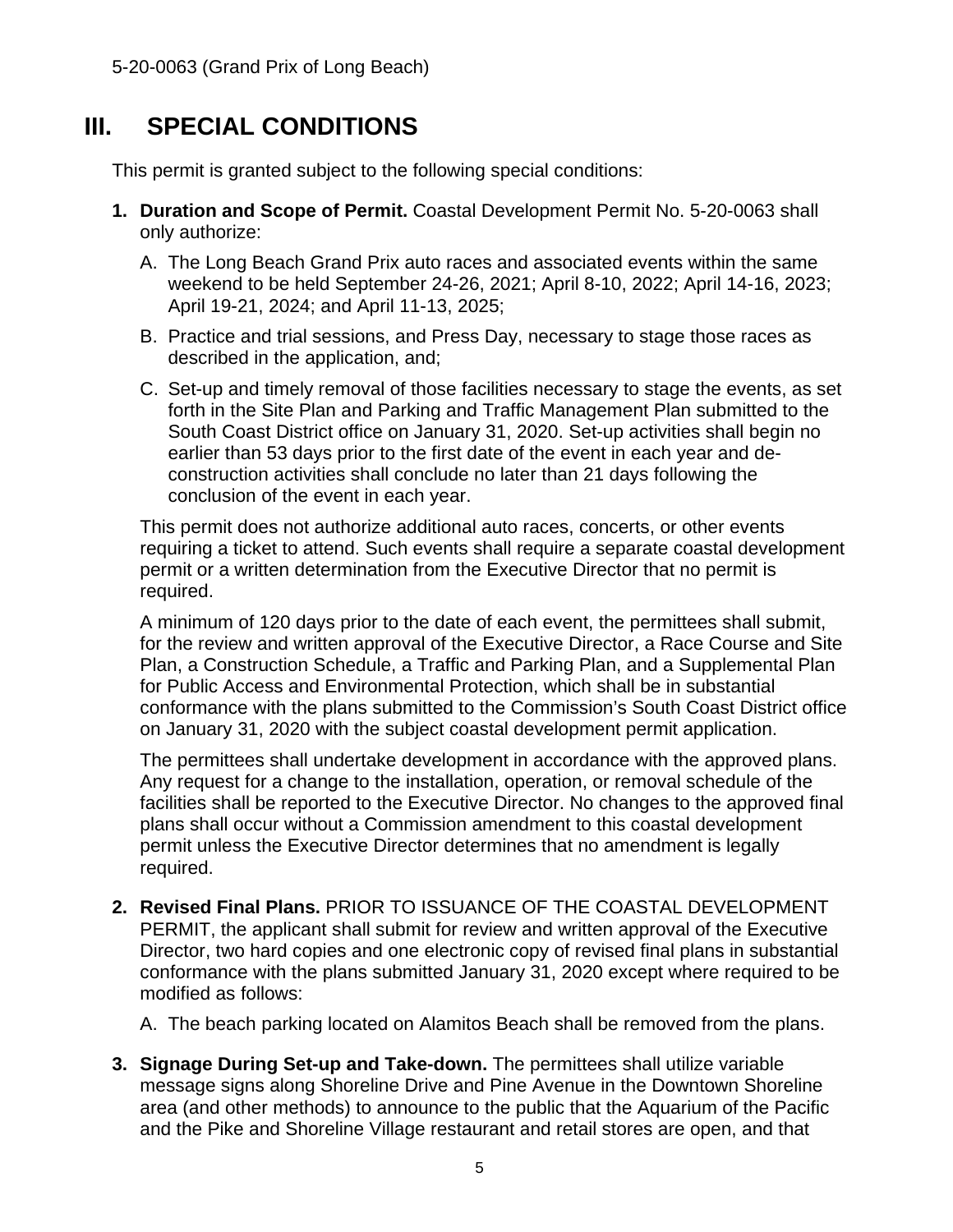public parking is available. The signs shall direct the public to available parking facilities. The signs shall be put into operation prior to the placement of the barricades (K-rails), fences, and grandstands along Shoreline Drive. The signs shall remain in operation until the barricades (K-rails), fences, and grandstands are removed from Shoreline Drive.

- **4. Shoreline Access.** Prior to the first day when paid admission is required to attend the proposed event (September 23, 2021; April 7, 2022; April 13, 2023; April 18, 2024; and April 10, 2025) unrestricted public access shall be provided and maintained to and along the waterfront at all times. Unrestricted access means that the general public may pass and repass without having to pay an admission fee, present a ticket, accept conditions of passage, pass a gate, or request permission to pass. The waterfront includes (but is not limited to): all public sidewalks adjacent to the Downtown Shoreline Marina, the boardwalk in the Shoreline Village shopping center, a minimum ten-foot wide public accessway along Shoreline Wharf, the lower Rainbow Harbor Esplanade, and the entirety of Shoreline Park. During the three days when paid admission is required to attend the proposed event, unrestricted public access shall be provided and maintained to Shoreline Park and along the lower Rainbow Harbor Esplanade to the Pine Avenue Pier. Unrestricted public access shall be restored to the entire waterfront area on the day after the event (September 27, 2021; April 11, 2022; April 17, 2023; April 22, 2024; and April 14, 2025), except for the public parking lot south of Shoreline Drive which will be reopened the following day.
- **5. Bicycle Route.** The temporary event facilities (i.e. grandstands, barricades, overhead pedestrian bridges, fences, barricades, etc.) shall be sited so as not to interfere with the public's use of the east-west regional bicycle route that crosses the Downtown Shoreline area (connecting the Los Angeles River Bike Trail to the Beach Bike Path), with the exception of the six-day periods commencing at 6:00 a.m. the Wednesday before each event and ending at 5:00 p.m. the Monday following each event. During the six-day period when the bicycle route is closed to the public, the permittees shall provide a temporary bicycle route detour on City streets situated north of the event site.
- **6. Controlled Traffic.** Commencing the Wednesday before each event, the public thoroughfares of Shoreline Drive, Seaside Way, Aquarium Way, Pine Avenue, and the Downtown Shoreline bicycle route may be subject to traffic controls which prohibit public use of portions of those streets located within the event area (see the Site Plan and Parking and Traffic Management Plan submitted January 31, 2020). For purposes of practice and trial sessions (including Press Day), and for the placement and removal of temporary facilities (i.e. grandstands, barricades, bridges), additional temporary street closures are permitted as required.
- **7. Parking Management Plan.** The permittees shall implement the proposed Parking Management Plan in cooperation with Long Beach Transit, except as modified by Special Condition 2.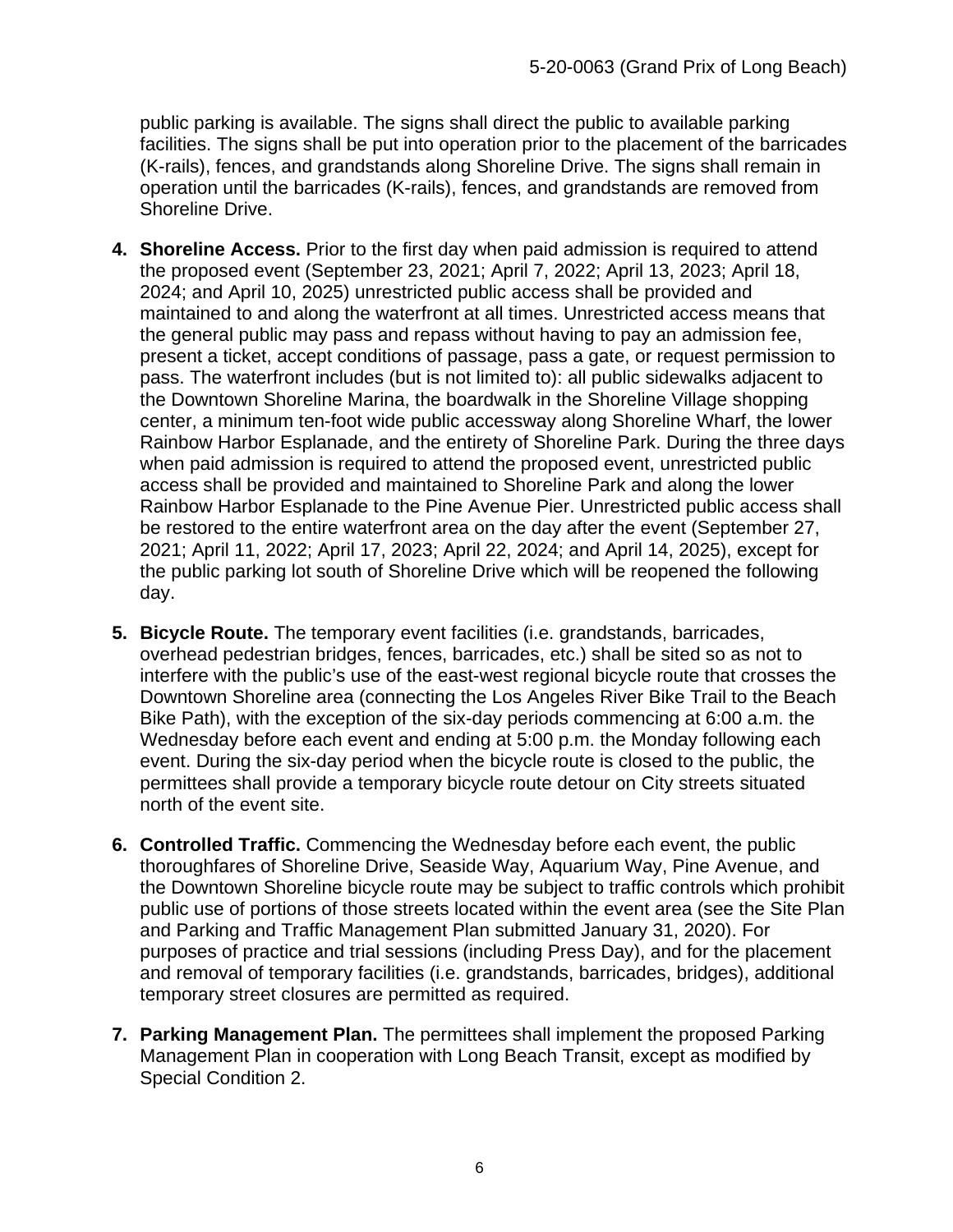- **8. Water Quality.** The permittees shall implement the proposed fuel and waste management plans and shall ensure that all street sweeping waste is disposed of at an authorized landfill. By acceptance of the permit, the permittees agree to remove and legally dispose of all trash, waste, oil, grease, and other materials that may be deposited within the event area incidental to public use of the Marina Green Park, the beach, and adjacent parking facilities. The race circuit and all streets within the event area shall be swept after the final race. Such clean-up and street sweeping shall be completed by 10:00 p.m. on the Monday, following each event.
- **9. Annual Public Outreach and Reporting Requirements.** The permittees shall hold annual pre-event and post-event public meetings with stakeholders in order to discuss issues and concerns related to the annual staging of the event, including, but not limited to: set-up and take-down schedules, co-ordination of overlapping events, signage, access, and parking. The permittees shall notify the Executive Director of the time and location of the required annual pre-event and post-event public meetings at least ten days prior to each meeting. Following each meeting, the permittees shall submit a report to the Executive Director summarizing the issues discussed and any resolutions.

# <span id="page-6-0"></span>**IV. FINDINGS AND DECLARATIONS**

## <span id="page-6-1"></span>**A. Project Description and Background**

The proposed development is a five-year authorization for the 2021, 2022, 2023, 2024, and 2025 Grand Prix of Long Beach, which will take place September 24-26, 2021; April 8-10, 2022; April 14-16, 2023; April 19-21, 2024; and April 11-13, 2025. The development necessary to stage the events includes the temporary installation and removal of concrete barriers (K-rails) and safety fencing around the race course, pedestrian bridges across the race course, security fencing throughout the entire event area, and public facilities including grandstands, concession stands, and portable toilets. The set-up periods for the proposed events are phased over 53 days prior to each event; starting with the set-up of the course and grandstands on the grounds of the convention center, and ending with the set-up of the grandstands along Shoreline Drive west of Pine Avenue. The de-construction of each event will begin the night following the final race and will be completed within 21 days.

The Long Beach Grand Prix race circuit is comprised of approximately two miles of City streets in the Downtown Shoreline area of Long Beach, primarily Shoreline Drive, Seaside Way, Aquarium Way, and South Pine Avenue (**[Exhibits 1 and 2](https://documents.coastal.ca.gov/reports/2021/3/Th13d/Th13d-3-2021-exhibits.pdf)**). These streets, all located on State Tidelands, provide access to the Downtown Marina, Long Beach Convention Center, Hyatt Hotel, Shoreline Village Shopping Center, Shoreline Park, the Aquarium of the Pacific, and the public beach. The proposed racecourse for 2021-2025 is the same circuit as it has been approved for the past twenty-one events (2000-2020) in that it avoids the enclosure of The Pike commercial development. The proposed racecourse includes Aquarium Way, which passes between the Long Beach Aquarium of the Pacific and the adjacent City-owned parking structure **[\(Exhibit 2\)](https://documents.coastal.ca.gov/reports/2021/3/Th13d/Th13d-3-2021-exhibits.pdf)**. If the Aquarium of the Pacific will be open to the public throughout each race weekend, then the applicants will provide shuttle service from a remote location to the Aquarium.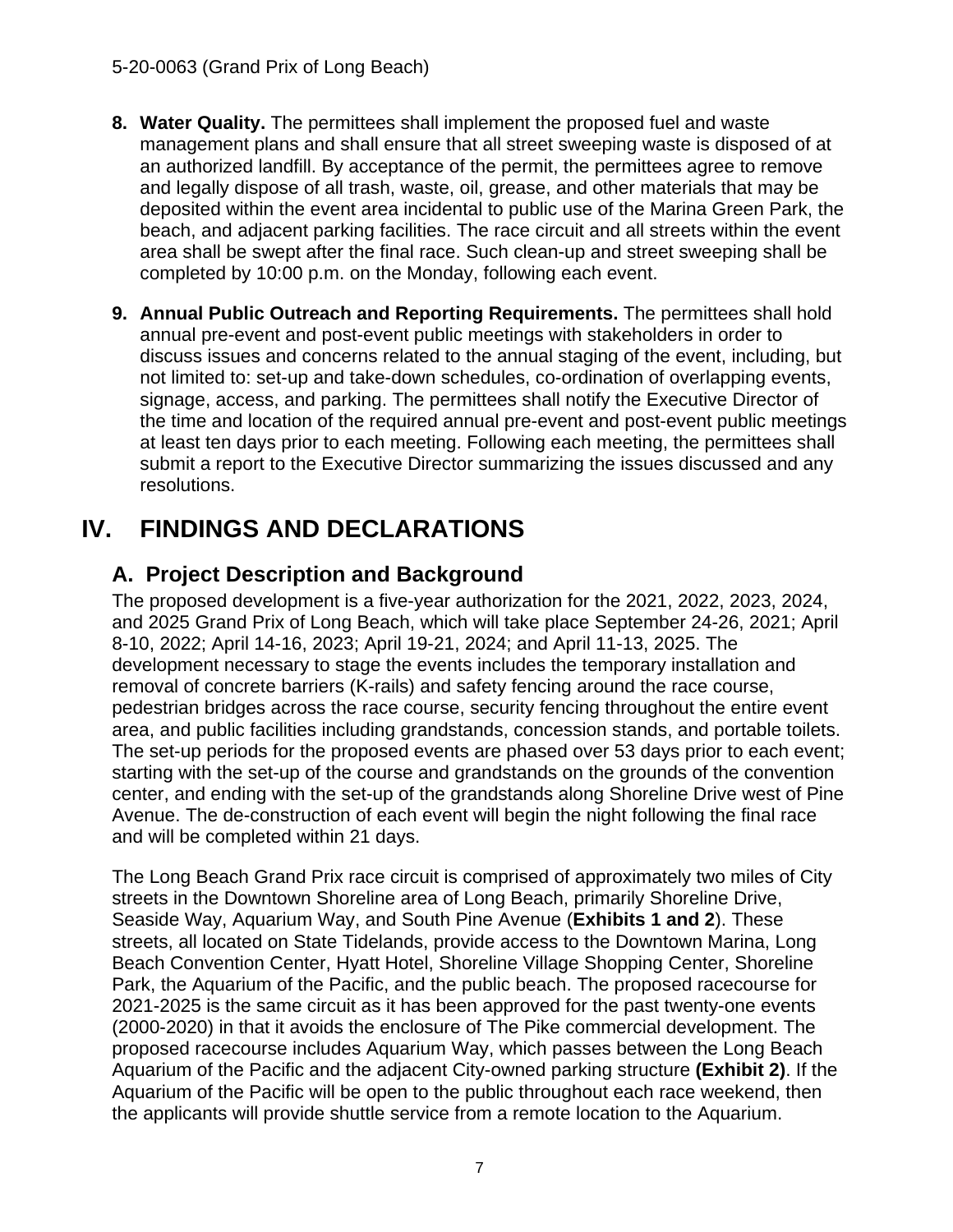Because the event area is located on State Tidelands, it falls within the Commission's area of original jurisdiction and must obtain a coastal development permit from the Commission. The proposed 2021 race will be the  $46<sup>th</sup>$  staging of the event (inaugural 1975 and held annually except for 2020 which was cancelled due to the covid pandemic). The Commission approved the following coastal development permits for races in previous years: P-75-5135/A-108-75, P-76-9568, P-77-2224/A-537-77, P-78- 4102, P-79-6086, P-80-7201, 5-81-235, 5-82-634, 5-83-930, 5-84-332, 5-85-718, 5-86- 923, 5-87-928, 5-88-764, 5-89-1110, 5-90-1058, 5-91-819, 5-92-432, 5-93-282, 5-94- 163, 5-95-186, 5-96-236, 5-97-280, 5-98-403, 5-99-389, 5-00-398, 5-01-381, 5-02-372, 5-03-484, 5-04-366, 5-05-317, 5-06-353, 5-07-384, 5-08-289, 5-09-212, 5-10-211, 5-11- 171, 5-12-233, 5-13-673, 5-14-1719, 5-15-1309, and 5-16-0808.

For the 2021, 2022, 2023, 2024, and 2025 Grands Prix, the applicants have requested a five-year permit rather than a one-year permit. The previous permit term for the 2017- 2020 races (CDP No. 5-16-0808) was four years. The City of Long Beach and the Grand Prix Association of Long Beach entered into an Amendment to Agreement No. 34876 on December 6, 2017, which sets forth that the race events shall take place every year through 2023. The term may be extended at the sole discretion of the City for one additional five-year period, through 2028. Should the City elect to extend the agreement for each of those years, the event would be authorized by the terms of this coastal development permit through 2025. Should the City elect not to extend the agreement, or should the terms of the agreement change in such a way that is materially inconsistent with the terms of this permit, or should a new event operator enter into an agreement with the City, the event would not be authorized by this permit. The City will issue a special events permit prior to the staging of each event and has determined that the event is categorically exempt from California Environmental Quality Act requirements.

In order to provide the Executive Director adequate time to review the permittees' plans and construction schedule for each event, **Special Condition 1** requires that a minimum of 120 days prior to the date of each event, the permittees shall submit, for the review and written approval of the Executive Director, a Race Course and Site Plan, a Construction Schedule, a Traffic and Parking Plan, and a Supplemental Plan for Public Access and Environmental Protection, which shall be in substantial conformance with the plans submitted to the Commission's South Coast District office on January 31, 2020 with the subject coastal development permit application, as modified pursuant to Special Condition 2. The permittees shall undertake development in accordance with the approved plans. Any request for a change to the installation, operation, or removal schedule of the facilities shall be reported to the Executive Director. No changes to the approved final plans shall occur without a Commission amendment to this coastal development permit unless the Executive Director determines that no amendment is legally required.

### <span id="page-7-0"></span>**B. Public Access and Recreation**

Section 30210, *Access; recreational opportunities; posting*, states:

In carrying out the requirement of Section 4 of Article X of the California Constitution, maximum access, which shall be conspicuously posted, and recreational opportunities shall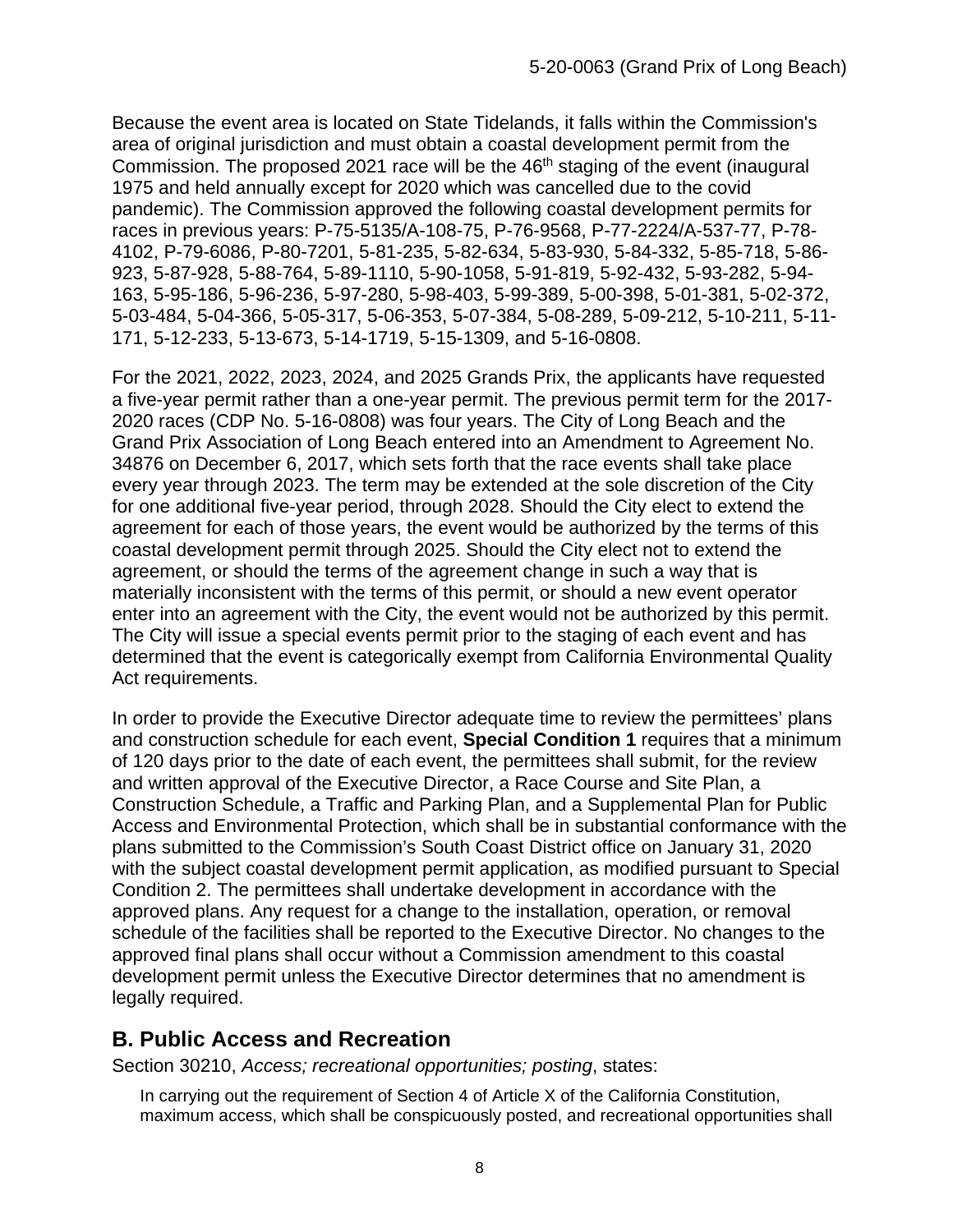be provided for all the people consistent with public safety needs and the need to protect public rights, rights of private property owners, and natural resource areas from overuse.

#### Section 30211, *Development not to interfere with access*, states:

Development shall not interfere with the public's right of access to the sea where acquired through use of legislative authorization, including, but not limited to, the use of dry sand and rocky coastal beaches to the first line of terrestrial vegetation.

#### Section 30213, *Lower cost visitor and recreational facilities; encouragement and provision*, states, in part:

Lower cost visitor and recreational facilities shall be protected, encouraged, and, where feasible, provided. Developments providing public recreational opportunities are preferred.

#### Section 30252, *Maintenance and enhancement of public areas*, states, in part:

The location and amount of new development should maintain and enhance public access to the coast by… (4) providing adequate parking facilities or providing substitute means of serving the development with public transportation...

The Downtown Shoreline area of Long Beach, where the proposed events are located, is a popular coastal recreation area that provides the public with excellent coastal access opportunities and many different types of free and lower cost recreational activities. Throughout the year, visitors to the Downtown Shoreline area can take advantage of sailing and boating opportunities, use the coastal bicycle path, go fishing, sightsee, visit coastal parks and the public beach, and shop at Shoreline Village and The Pike. Many of these activities are free or lower cost visitor and recreational opportunities protected by Section 30213 of the Coastal Act.

As in previous years, the proposed events will temporarily interfere with public access to the many lower cost visitor and recreational opportunities in the Downtown Shoreline area of Long Beach. Public access to the event area, including the Shoreline Village Shopping Center, will be limited to ticket holders between 6 a.m. and 6 p.m. on the three race days each year. Public access may also be temporarily restricted in various areas during the set-up of the temporary improvements used for the races. Access to some portions of the event area (not the waterfront) will be restricted during Press Day, the Tuesday prior to each event. Prior to the three race days, all activities associated with the proposed event are free to the general public with no admission fees. The applicants have planned the proposed events to minimize conflicts with the attractions and activities located in and around the event area.

#### **Event Timing**

All previous Grand Prix events, including set-up and take-down, have taken place during the Spring months of each year—before the start of peak beach use season (beginning Memorial Day weekend)—since 1975. However, due to restrictions and public health concerns relating to the COVID-19 pandemic, the 2021 Grand Prix event was postponed from its original proposed dates (April 16-18, 2021) and is now proposed to be scheduled for the weekend of September 24-26, 2021. As described in more detail in the following subsection, some of the proposed set-up activities, including installation of the temporary grandstands, bridges, and other special structures, would occur during the last month of peak beach use season (ending Labor Day weekend). However, as proposed and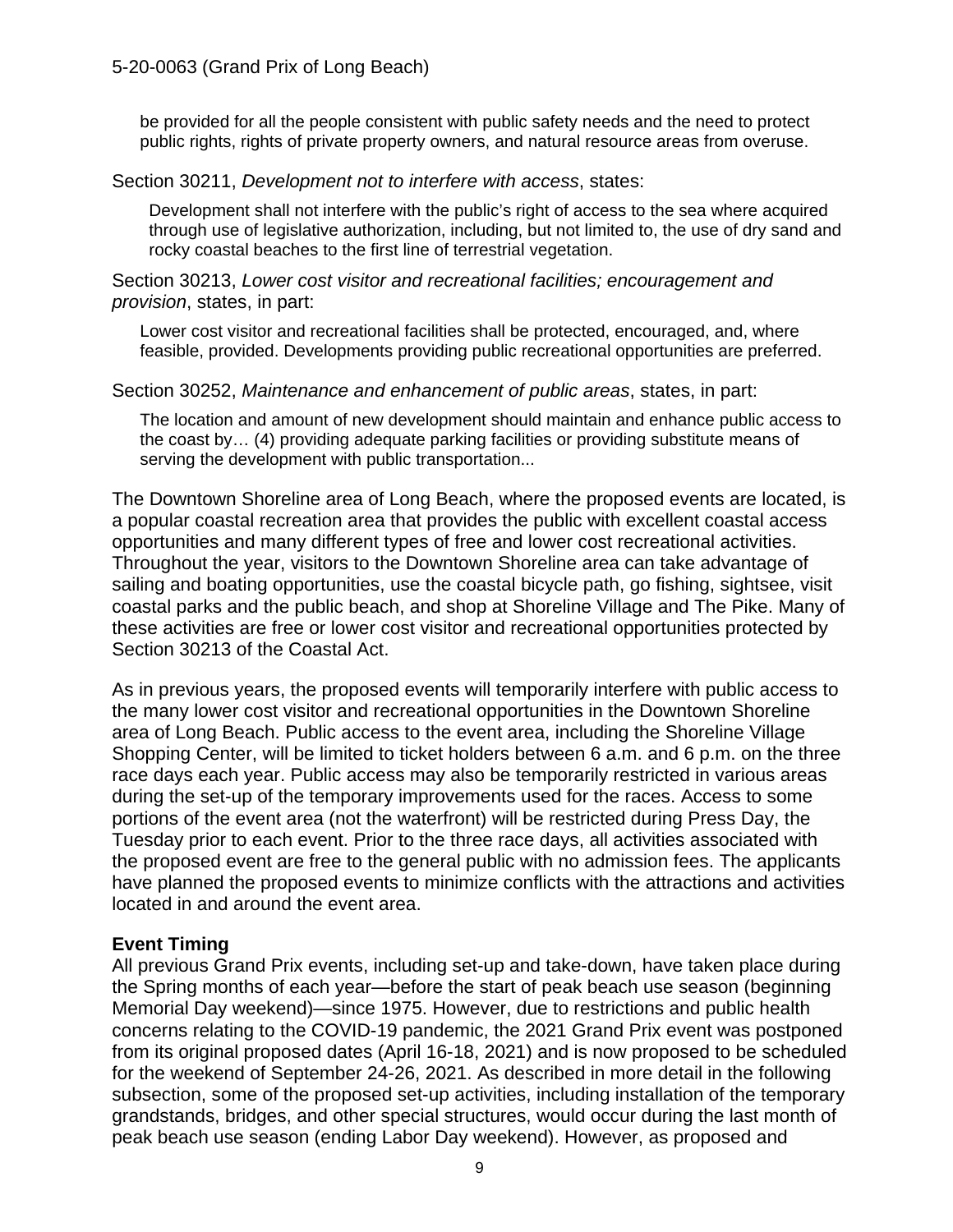conditioned to ensure development does not inhibit the public's access to the beach and ocean, the time period required for set-up has been reduced from previous years, access to the marina, Shoreline Park, and the Rainbow Harbor lower esplanade will be maintained at all times (also required per **Special Condition 4**), and when the bicycle route is closed, the permittees are required to provide a temporary bicycle route detour to bypass the Downtown Shoreline area (**Special Condition 5**).

#### **Set-up and Take-down**

The set-up period for the proposed events are phased over 53 days prior to each event. Set-up involves the placement of the temporary event facilities (i.e. grandstands, barricades, overhead pedestrian bridges, cables, fences, barricades, etc.) along Shoreline Drive and the other streets that are part of the circuit. The barriers along the streets and the use of some of the public parking area for grandstands creates challenges for the nearby commercial establishments (including coastal dependent uses like whale watching and sunset cruises) and the Aquarium of the Pacific during the weeks leading up to the annual event. In previous years, local business owners and the operators of the aquarium have expressed their desire for set-up and take-down activities to be optimized to last the minimum number of days and avoid impacts to public parking.

The applicants indicate that the total set-up and take-down used to last up to 90 days (81 days in recent years) and that they have worked with local business owners and the aquarium to minimize disruption in their immediate vicinity to the fewest days possible. The set-up schedule is phased so that the barriers and grandstands along Shoreline Drive west of Pine Avenue (by Rainbow Harbor and The Pike) are the last ones to be erected. The applicants' phased approach minimizes the adverse effects in the Pine Avenue/Shoreline Drive area by reducing the set-up period in this area to about ten days. In addition, the take-down will commence in this area immediately following the final race. The parking lot south of Shoreline Drive where the grandstands are set up will be reopened on the Tuesday, following each race.

The applicants have submitted a draft construction schedule for installation and removal of all infrastructure required to stage the 2021 event. The schedule indicates that construction will begin on August 2, 2021, 53 days before the race weekend. The applicants have agreed that de-construction is required to be completed no later than 21 days following the event, as indicated in their contract (see page 7 of Amended and Restated Agreement No. 34876). The 21-day de-construction requirement is the same as the Commission imposed on the previous two coastal development permits for the Grand Prix. Therefore, in order to minimize adverse impacts to public access and recreation, **Special Condition 1** requires that set-up activities shall begin no earlier than 53 days prior to the first date of the event in each year and de-construction activities shall conclude no later than 21 days following the conclusion of the event in each year.

Because these terms may still not be satisfactory to local business owners or to the operators of the Aquarium of the Pacific, and because race operations may be improved through regular coordination with interested stakeholders, **Special Condition 9** is necessary to require the permittees to hold annual pre-event and post-event public meetings with stakeholders in order to discuss issues and concerns related to the annual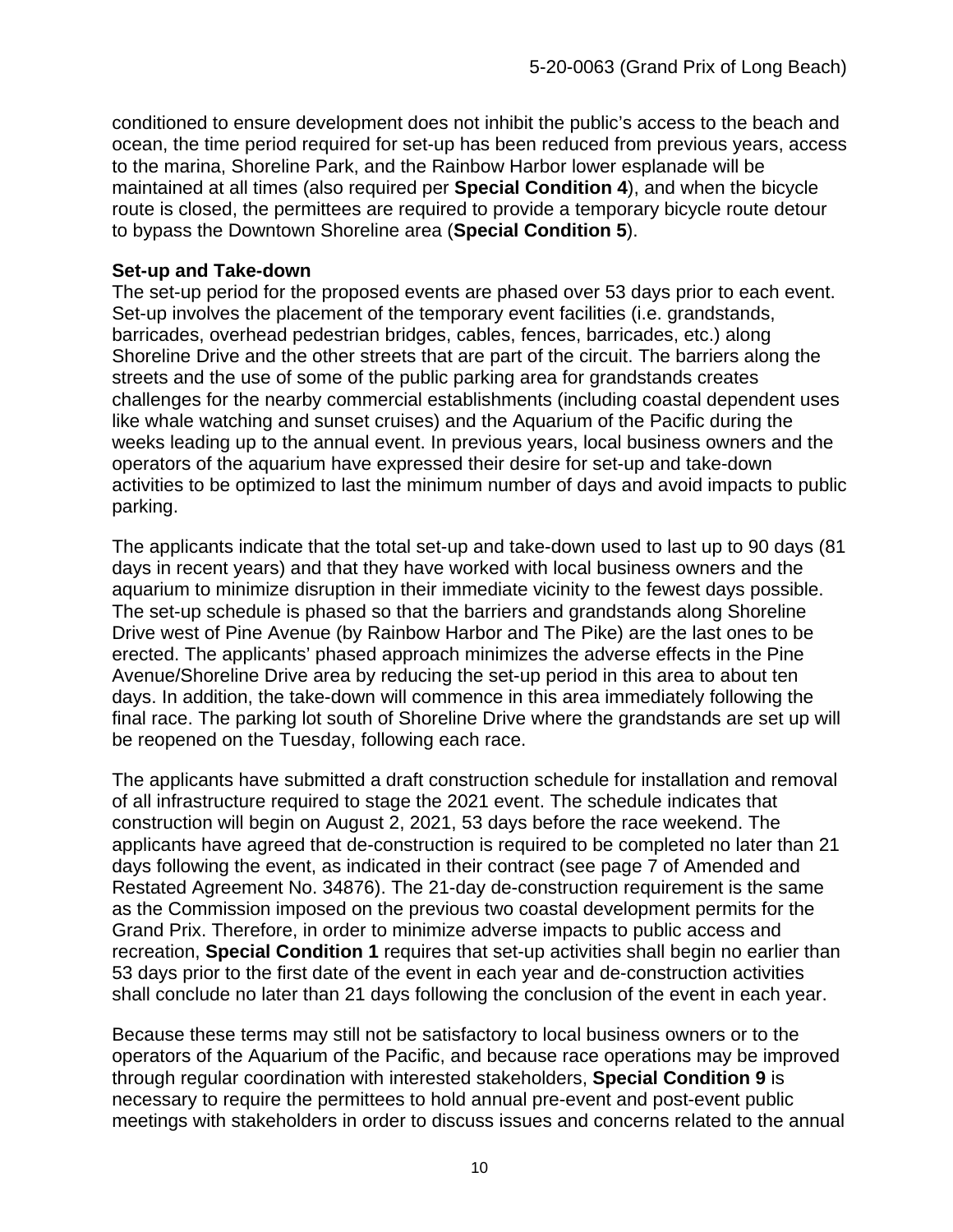staging of the event, including, but not limited to: set-up and take-down schedules, coordination of overlapping events, signage, access, and parking. These meetings have proved helpful in previous years as the City and the Grand Prix Association have worked to improve their operations to reduce impacts to members of the public and to local attractions.

In order to further mitigate the psychological barriers to public access caused by the barriers (K-rails) and occupation of some of the public parking facilities, the applicants' proposal also includes the utilization of variable message signs during the event set-up and take-down periods to assist the public in accessing the destinations in the Downtown Shoreline area. The signs will announce to the public that the Aquarium of the Pacific and the Pike and Shoreline Village restaurants and retail stores are open and will direct the public to available parking facilities. **Special Condition 3** requires the applicants to utilize the variable message signs as proposed during the event set-up and take-down periods.

#### **Marina Access**

The proposed marina access plan allows boat owners to access the marina and their boats without interruption by allowing vehicular access (for boat owners) to the marina parking lot. As proposed, general public pedestrian access to the Downtown Marina will also be maintained at all times, including the three days when admission is charged to attend the proposed events.

#### **Shoreline Park and Rainbow Harbor Access**

The applicants propose to arrange the event's perimeter fencing in a manner that will allow continuous public access to Shoreline Park and the Rainbow Harbor lower esplanade at all times, including the three days when admission is charged to attend the proposed events. In order to ensure that maximum public access and recreational opportunities are provided consistent with the requirements of the Coastal Act, **Special Condition 4** requires unrestricted access to Shoreline Park and lower Rainbow Harbor Esplanade to the Pine Avenue Pier during the three race days of the events.

#### **Regional Bicycle Route**

The regional bicycle route runs along the Los Angeles River, through the Downtown Shoreline area, and along the City's beach towards the Orange County beaches. The route provides direct bicycle access to Long Beach and Orange County beaches from Los Angeles and many other inland cities. The proposed events will temporarily interfere with the public's use of the regional bicycle route as it passes through the Downtown Shoreline area of Long Beach. The applicants propose, however, to minimize interference with the public's use of the regional bicycle route by keeping it open during the event's set-up period. The applicants propose to close a two-mile section of the regional bicycle route for safety reasons during a six-day period prior to, and during, each proposed event. Consistent with **Special Condition 5**, during the six-day period when the bicycle route is closed, the permittees are required to provide a temporary bicycle route detour to bypass the Downtown Shoreline area. The temporary bicycle route detour will be delineated with signs along City streets situated north of the event site.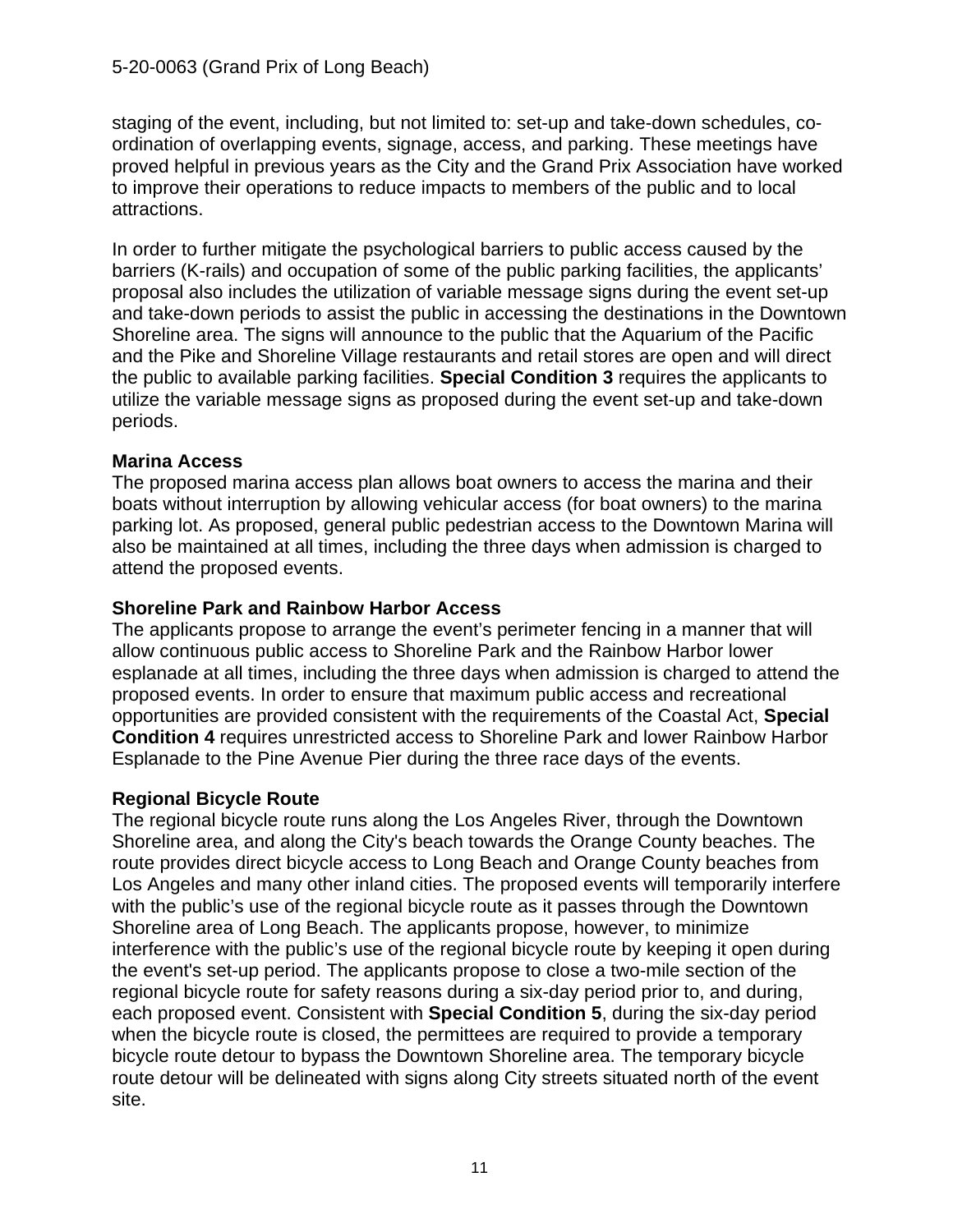#### **Parking and Traffic Circulation**

The applicants have submitted a parking management plan that calls for the use of over 6,500 off-street parking spaces throughout the downtown area, with public transportation providing connections to the event area. An additional 15,000 parking spaces are available on the public streets located inland of the proposed event. Spectators from outlying areas will be encouraged to take Long Beach Transit buses and the Blue Line light-rail train to the event. **Special Condition 7** requires the permittees to implement the Parking Management Plan in cooperation with Long Beach Transit as proposed, except for as modified by Special Condition 2. **Special Condition 6** sets the terms of the approved street closure, as proposed by the applicants and detailed in the permit file.

As proposed, the events would involve the use of approximately 150,000 square feet of public beach area at the foot of 1<sup>st</sup> Place situated between the Alamitos Beach parking lot to the west, the regional bike and pedestrian path to the south, and the approximate alignment of Cerritos Avenue to the east (**[Exhibit 2](https://documents.coastal.ca.gov/reports/2021/3/Th13d/Th13d-3-2021-exhibits.pdf)**). This sandy beach area would be used to park approximately 450 vehicles each day of the events (**[Exhibit 3](https://documents.coastal.ca.gov/reports/2021/3/Th13d/Th13d-3-2021-exhibits.pdf)**). While this beach area and the adjacent Alamitos Avenue public beach parking lot have been used as parking reservoirs for the Pride Festival and the Grand Prix in the past, use of this area as parking for event volunteers does not maximize public access and recreational opportunities for all people and is not the least environmentally damaging alternative. In addition, the proposed beach parking area extends beyond the City-owned project areas (plus 100 feet) that are approved to be used for the event pursuant to the Amended and Restated Agreement No. 34876.

By contract, the City of Long Beach allows the Grand Prix Association of Long Beach to use 6,717 parking spaces. 2,795 of those contracted parking spaces are made available for use by patrons and the remaining 3,922 spaces are distributed to staff volunteers, workers, media, and participants. The surrounding parking facilities—the Pike Parking Structure, the Terrace Parking Structure, the Marina Parking Lot, the Alamitos Beach Parking Lot, the Pine Avenue Parking Structure, the 400 Parking Structure, and the Aquarium Parking Structure—have 7,272 parking spaces, which exceeds the number guaranteed by the contract with the City. In addition, in the area around the Convention Center (downtown) there are approximately 20,000 parking spaces on surrounding streets and in commercial garages. Furthermore, the Grand Prix Association of Long Beach informs its patrons (spectators, volunteers, staff, etc.) of the available alternative means of transportation to the event site from different locations throughout the region. The applicants indicate that more and more people arrive at the event by public transportation and rideshare each year.

The 2019 Grand Prix event drew approximately 75,000 people to the Downtown Shoreline area on the weekend event days, approximately 10,000 of which arrived via public transportation. While past events experienced parking demand that maximized use of available parking in the project vicinity, there are alternatives that would reduce the event's impacts on public access and other coastal resources. The proposed use of the beach for parking not only limits public access and recreational opportunities, but it could adversely impact water quality through the leaching of automobile fluids through the sand into the groundwater and would adversely impact the visual quality of the area while in use. Without the use of the proposed approximately 450 parking spaces located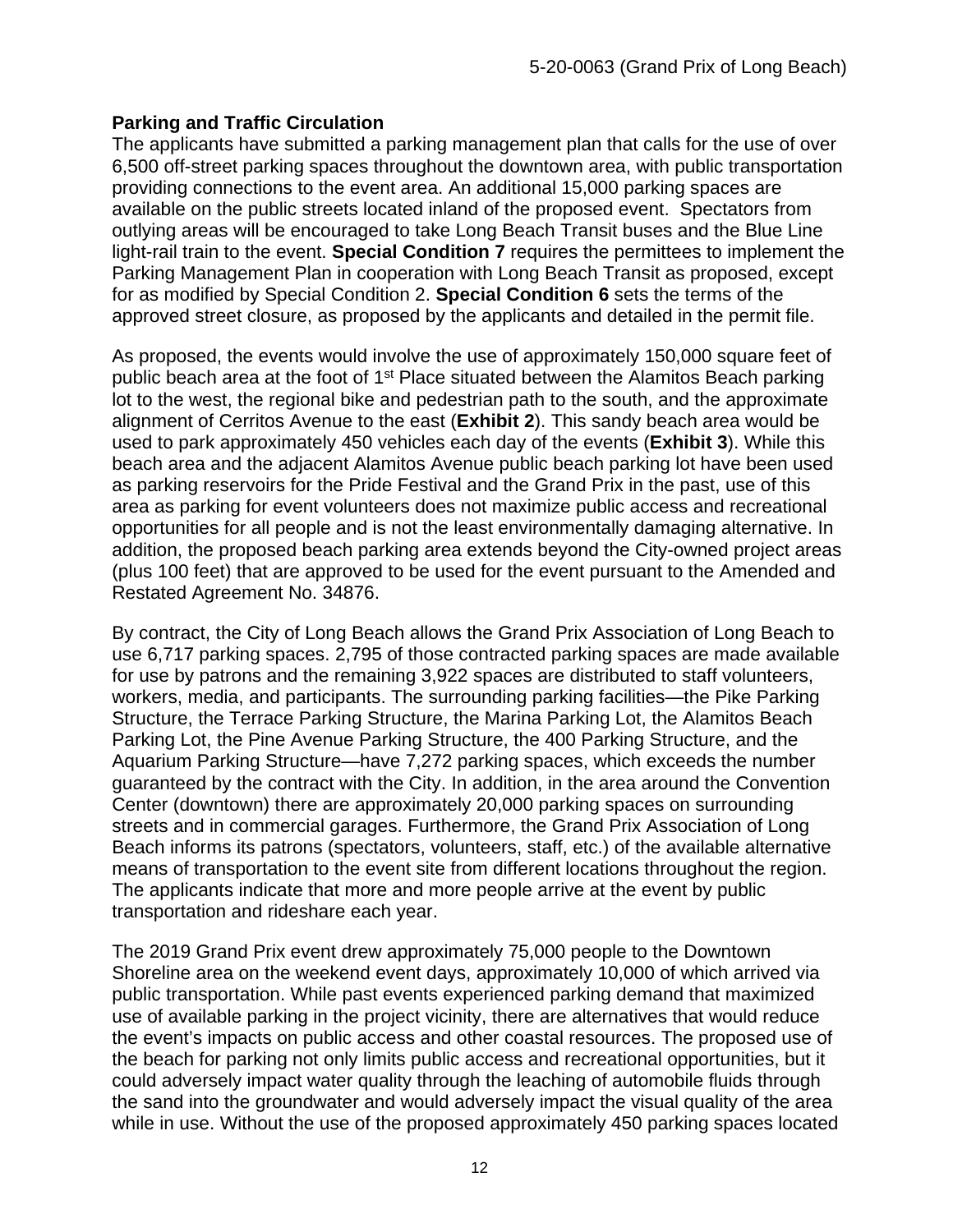on the sandy beach, the parking resources in the surrounding area would still provide approximately 500 more parking spaces than what is required pursuant to the applicants' contract. Thus, removal of the beach parking would not be in violation of the applicants' agreement. The proposed volunteer parking could be relocated to another adjacent parking area within the race area and the event operator could simply sell 450 fewer parking spaces to event patrons, since most patrons already park outside of the event area on City streets or in commercial garages not controlled by the event operator. Other potential alternatives could include further incentivization of use of alternative transportation (e.g. monetary incentives/free public transit passes for event staff and volunteers), use of other parking areas in combination with shuttles for patrons, or a slight reduction in event ticket sales. Such changes to the plans would better maximize public access and recreational opportunities consistent with the public access policies of the Coastal Act. Therefore, **Special Condition 2** is imposed to require the applicants to provide final plans that are modified to eliminate the proposed beach parking area.

As conditioned, the proposed development will have similar impacts on public access to the coast and nearby recreational facilities as prior events that have been approved by the Commission in recent years, and it will not interfere with public recreational use of coastal resources. The proposed development, as conditioned, protects coastal areas suited for recreational activities. Therefore, the Commission finds that the proposed development, as conditioned, is in conformity with Coastal Act Sections 30210 through 30214, Coastal Act Sections 30220 through 30224, and Section 30252 of the Coastal Act regarding public access and the promotion of public recreational opportunities.

# <span id="page-12-0"></span>**C. Biological Resources and Water Quality**

Section 30230 of the Coastal Act, *Marine resources; maintenance*, states:

Marine resources shall be maintained, enhanced, and where feasible, restored. Special protection shall be given to areas and species of special biological or economic significance. Uses of the marine environment shall be carried out in a manner that will sustain the biological productivity of coastal waters and that will maintain healthy populations of all species of marine organisms adequate for long-term commercial, recreational, scientific, and educational purposes.

Section 30231 of the Coastal Act, *Biological productivity; waste water*, states:

The biological productivity and the quality of coastal waters, streams, wetlands, estuaries, and lakes appropriate to maintain optimum populations of marine organisms and for the protection of human health shall be maintained and, where feasible, restored through, among other means, minimizing adverse effects of waste water discharges and entrainment, controlling runoff, preventing depletion of ground water supplies and substantial interference with surface waterflow, encouraging waste water reclamation, maintaining natural vegetation buffer areas that protect riparian habitats, and minimizing alteration of natural streams.

Section 30240 of the Coastal Act, *Environmentally sensitive habitat areas; adjacent developments*, states:

(a) Environmentally sensitive habitat areas shall be protected against any significant disruption of habitat values, and only uses dependent on those resources shall be allowed within those areas.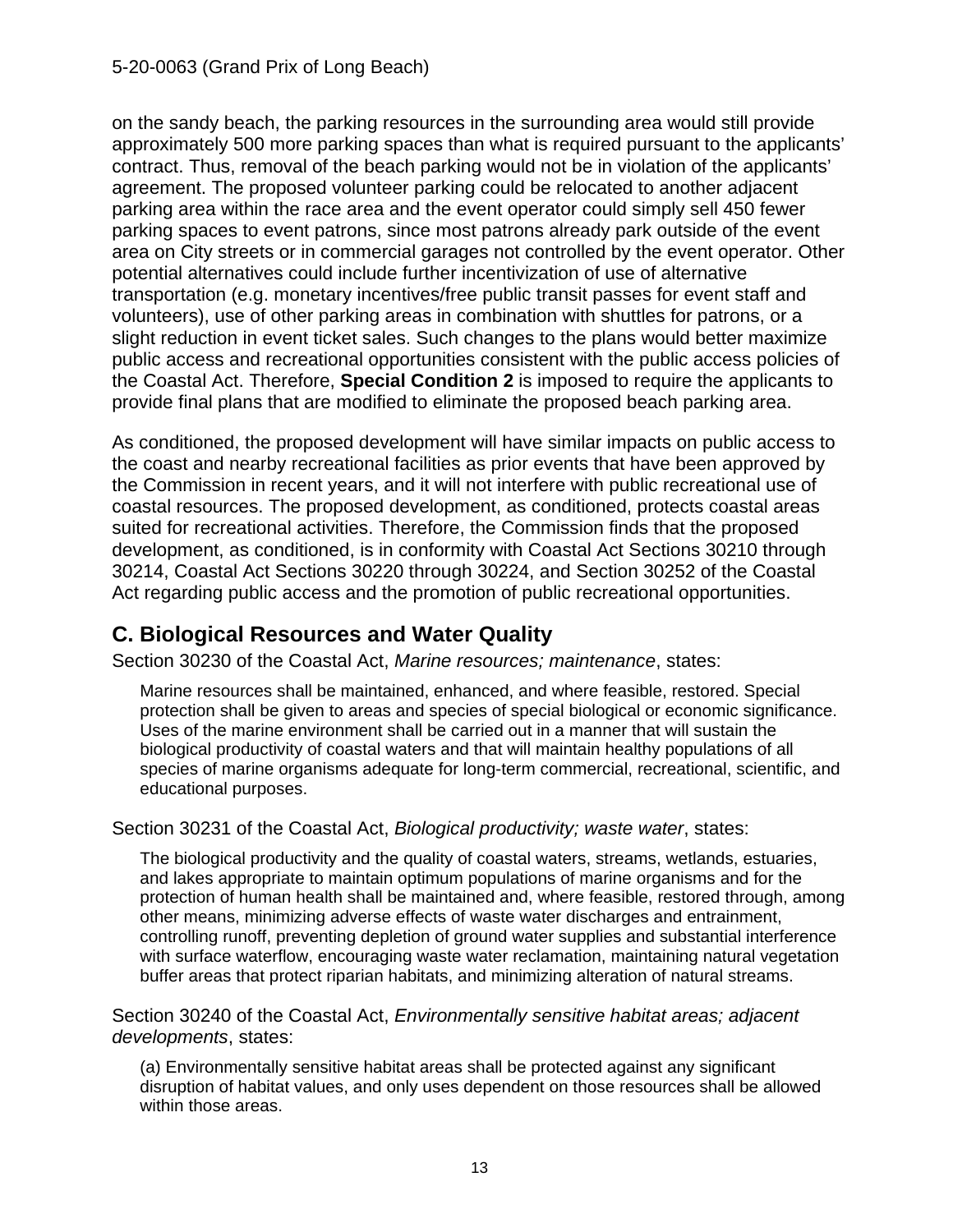(b) Development in areas adjacent to environmentally sensitive habitat areas and parks and recreation areas shall be sited and designed to prevent impacts which would significantly degrade those areas, and shall be compatible with the continuance of those habitat and recreation areas.

The proposed events will occur in a location where there is a potential for a discharge of polluted runoff from the site into coastal waters, including on the sandy beach (as proposed for use as overflow parking), which is a park and recreation area for the purposes of Coastal Act Section 30240. The spilling of fuel, debris, or waste onto the beach or in a location where it could be carried into coastal waters would result in an adverse effect on the marine environment. Parking 450 vehicles per day on the sandy beach could result in the leaching of automobile fluids into the sand and groundwater. Thus, **Special Condition 2** is imposed to eliminate the proposed beach parking from the plans thereby preventing impacts that would degrade the quality of the beach and minimizing impacts to water quality and biological resources consistent with Sections 30230, 30231, and 30240 of the Coastal Act.

In order to minimize impacts on the marine environment caused by the proposed events within the approved race circuit area and spectator areas, the applicants have developed a fuel management plan that includes provisions to prevent fuel spills and to mitigate any fuel spill that may occur. The applicants also propose to clean the streets continuously during the proposed events in order to prevent debris from entering the storm drain system that drains directly into the Los Angeles River and Queensway Bay. Fuel management and regular debris cleanup is essential because polluted runoff that enters the storm drains is not treated and contributes to lower water quality in the adjacent coastal waters.

For management of the waste that will be generated by the proposed events, the applicants have contracted with waste management companies to dispose of trash and to provide and maintain approximately six hundred portable toilets for each proposed event. The sanitary waste will be removed from holding tanks using a vacuum truck and disposed of into the City's sanitary sewer system for treatment.

In order to further reduce the potential for adverse impacts to water quality, the Commission imposes a **Special Condition 8** requiring the permittees to implement the proposed fuel and waste management plans and ensure that all street sweeping waste is disposed of at an authorized landfill. The permittees shall also be required to remove and legally dispose of all trash, waste, oil, grease, and other materials that may be deposited within the event area incidental to public use of the Marina Green Park, the beach, and adjacent parking facilities. The race circuit and all streets within the event area shall be swept after the final race. Such clean-up and street sweeping shall be completed by 10:00 p.m. on the Monday following each race. As conditioned, the Commission finds that the development conforms with Sections 30230, 30231, and 30240 of the Coastal Act.

## <span id="page-13-0"></span>**D. Development**

The development is located within an existing developed area and, as conditioned, will be compatible with the character and scale of the surrounding area, has been designed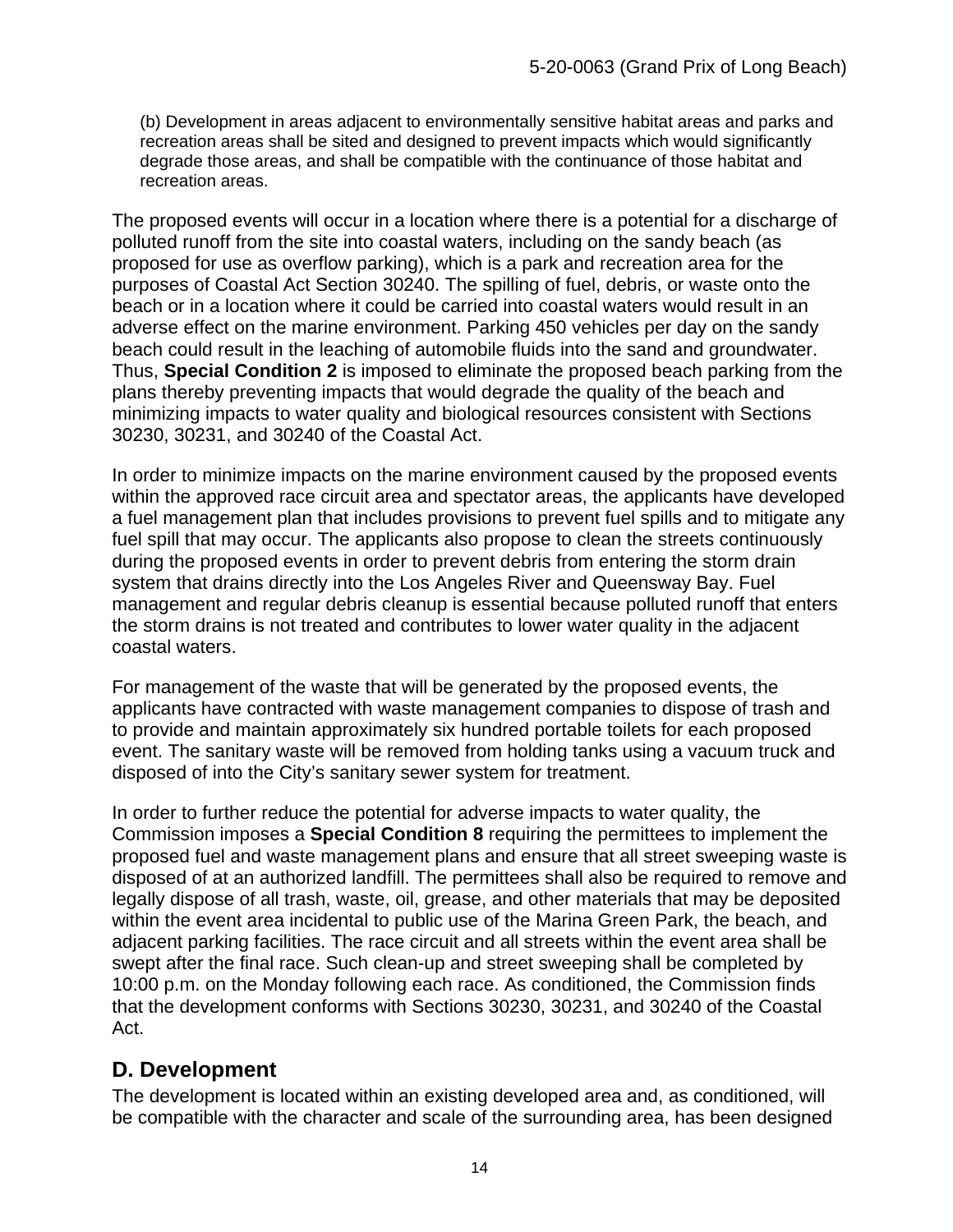to assure structural integrity, and will avoid cumulative adverse impacts on public access. Therefore, the Commission finds that the development, as conditioned, conforms with Sections 30250, 30251, 30252, and 30253 of the Coastal Act.

## <span id="page-14-0"></span>**E. Local Coastal Program**

A coastal development permit is required from the Commission for the proposed development because it is located within the Commission's area of original jurisdiction. The Commission's standard of review for the proposed development is the Chapter 3 policies of the Coastal Act. The City of Long Beach certified LCP is advisory in nature and may provide guidance. The Commission certified the City of Long Beach LCP on July 22, 1980. As conditioned, the proposed development is consistent with Chapter 3 of the Coastal Act and with the certified LCP for the area.

# <span id="page-14-1"></span>**F. California Environmental Quality Act**

Section 13096 of the California Code of Regulations requires Commission approval of coastal development permit application to be supported by a finding showing the application, as conditioned by any conditions of approval, to be consistent with any applicable requirements of the California Environmental Quality Act (CEQA). Section 21080.5(d)(2)(A) of CEQA prohibits a proposed development from being approved if there are feasible alternatives or feasible mitigation measures available which would substantially lessen any significant adverse effect which the activity may have on the environment.

The City of Long Beach is the lead agency for the purposes of CEQA review. On September 24, 2019, the City of Long Beach determined that the proposed event is categorically exempt from CEQA requirements (Section 15304: Minor Temporary Use of Land). Furthermore, the proposed project has been conditioned in order to be found consistent with the Chapter 3 policies of the Coastal Act. Mitigation measures, in the form of special conditions, require the applicant to: 1) call out the five year duration and scope of the permit, establish reporting requirements, and note that any changes shall require a permit amendment or a new permit; 2) eliminate the use of sandy beach area for event parking; 3) require variable message signs to alert the public of temporary restrictions and closures; 4) require that maximum public access to the shoreline be maintained during the events; 5) maintain bicycle access along the shoreline except for a temporary detour; 6) set the terms of the approved street closures; 7) implement the parking management plan; 8) implement to the fuel and waste management plans to protect water quality throughout the events; and 9) require annual pre-event and postevent public meetings with stakeholders and annual reporting to the Executive Director in order to discuss issues and concerns related to the annual staging of the event, including, but not limited to: set-up and take-down schedules, co-ordination of overlapping events, signage, access, and parking.

As conditioned, there are no feasible alternatives or additional feasible mitigation measures available which would substantially lessen any significant adverse effect which the activity may have on the environment. Therefore, the Commission finds that the proposed project, as conditioned to mitigate the identified impacts, is the least environmentally damaging feasible alternative and complies with the applicable requirements of the Coastal Act to conform to CEQA.